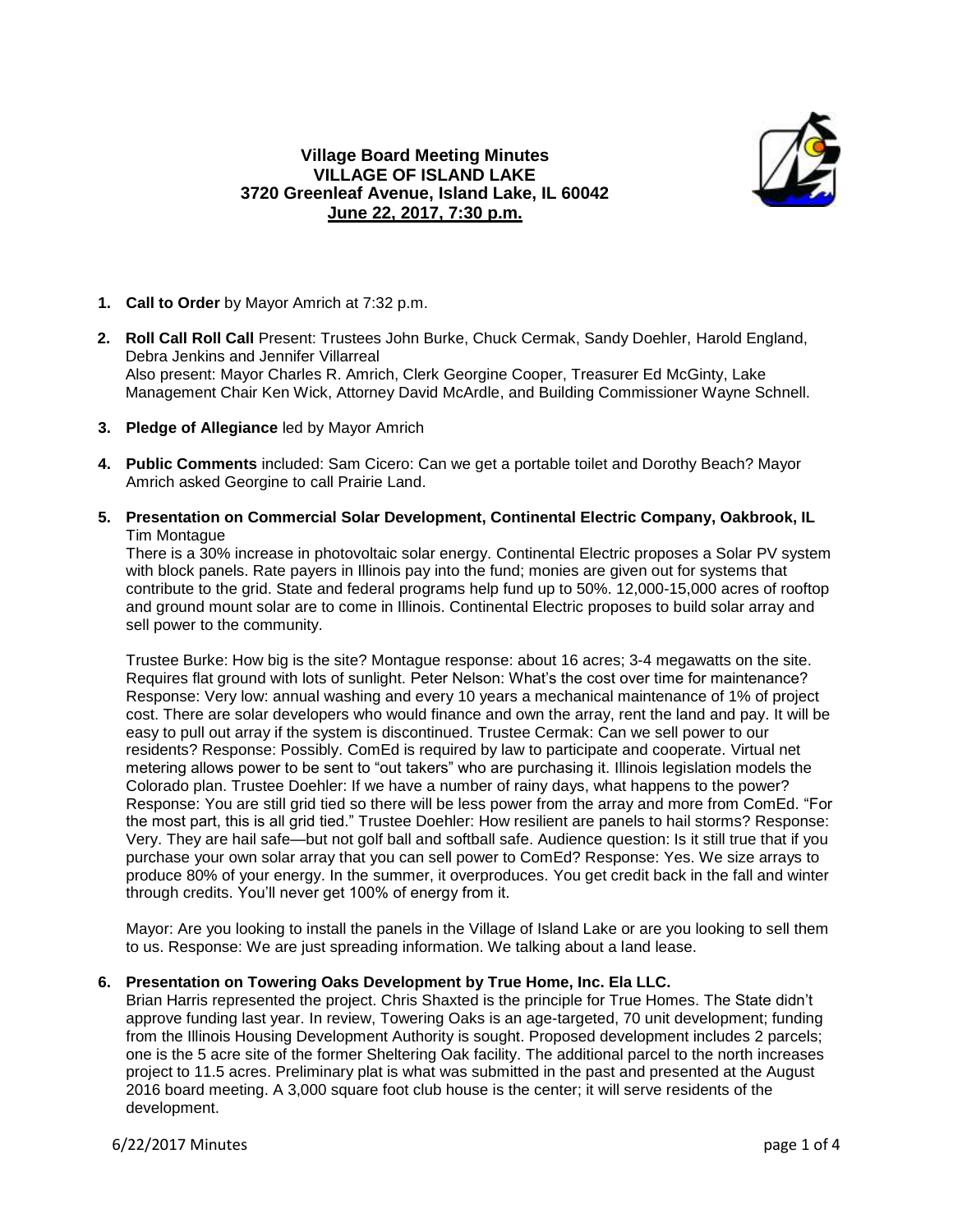Other features include: 138 onsite parking spaces; private roads and public utilities; internal sidewalks and an external sidewalk leading to the Island Lake business area. There will also be a private courtyard per cluster; a private entrance to each home and independent water and utilities to each unit. Rent subsidies will be available for incomes from \$12,000 to \$30,000 (\$400 - \$900 rents). The plan did not make the short list with the State of Illinois last year. True Homes is resubmitting on 6/23/17. If they make the short list this time, they'll have to put up \$150,000.

Trustee Doehler: The TIF was off the plate. Brian Harris response: It's off the plate now. Trustee Burke: Is it age restricted? Response: No, it's age targeted. Trustee Burke: What were some of the deficiencies? Response: Example: There are points for revitalization plan; look for a walking center especially to schools. We got 6 points (instead of full 10) because it's not near a school. Commissioner Schnell: Is there a reason there isn't a second exit on the 2-bedroom units? Response: There is; it's a patio door that looks different on the graphic. Trustee England: Is this for low income seniors? Response: Not for seniors only. Scott Hoffman: Is this similar to low income housing in Cary, for example, where proof of income has to be submitted periodically? Response: Onsite management company is there to see that people comply with lease provisions. Trustee Cermak: Will manager live onsite? Response: No, but there will be 24 hour emergency service. Trustee Villarreal: Will there be a full time property maintenance. Trustee Doehler: Can property change hands and have new management? Response: Yes.

Mayor: Are you looking for more input at this time? Response: We asked you as mayor to send the letter of support. Trustee Cermak: Will roads be up to specifications for fire and services? Response: Yes, but they will be private. Will parking be stickered? Response: It should be; he will check on it.

**7. Motion to authorize Mayor Amrich to sign the Field Use Agreement with Lakes Youth Athletic Association (LYAA)**

Motion to authorize Mayor Amrich to sign the Field Use Agreement with Lakes Youth Athletic Association by Trustee Burke, Second by Trustee Doehler Ayes: Trustee Burke, Cermak, Doehler, England, Jenkins and Villarreal; Nays: none Motion carried.

**8. Motion to grant Special Event Liquor License #SE 2-2 for Lakefest on July 7-9, 2017 and #SE3-3 for Cornfest on August 20, 2017 and to wave the fees** Motion to grant Special Event Liquor License #SE 2-2 for Lakefest on July 7-9, 2017 and #SE3-3 for Cornfest on August 20, 2017 and to wave the fees by Trustee Jenkins, Second by Trustee Doehler Ayes: Trustee Burke, Cermak, Doehler, England, Jenkins and Villarreal; Nays: none

Motion carried.

**9. Motion to approve Lakefest payment to Variety Entertainment in the amount of \$3,200.00, per approved contract**

Motion to approve Lakefest payment to Variety Entertainment in the amount of \$3,200.00, per approved contract by Trustee Jenkins, Second by Trustee Burke

Ayes: Trustee Burke, Cermak, Doehler, England, Jenkins and Villarreal; Nays: none Motion carried.

**10. Motion to authorize Mayor Amrich to sign the Computer Help Key, Inc. contract as backup for the IT Department for an hourly rate of \$145.00 per hour billed in quarter hour increments** Discussion: Does this have a limit on it? Response: This is just in case anything happens. Trustee Doehler: What is the project scope? It needs more detail. If it's dated March, why are we seeing it now? What happened to researching other companies? Shouldn't we have three quotes? I believe it should be tabled until we have more information. We need to be transparent to this community. Trustee Villarreal: Would other companies who quoted services be included as quotes? Trustee Burke: Their services were all inclusive. Trustee Doehler: Would this be brought before the board if we hadn't asked? Treasurer McGinty: I was the backup before; we're getting too complicated for me. Motion to table action on the Computer Help Key IT backup contract by Trustee Doehler, Second by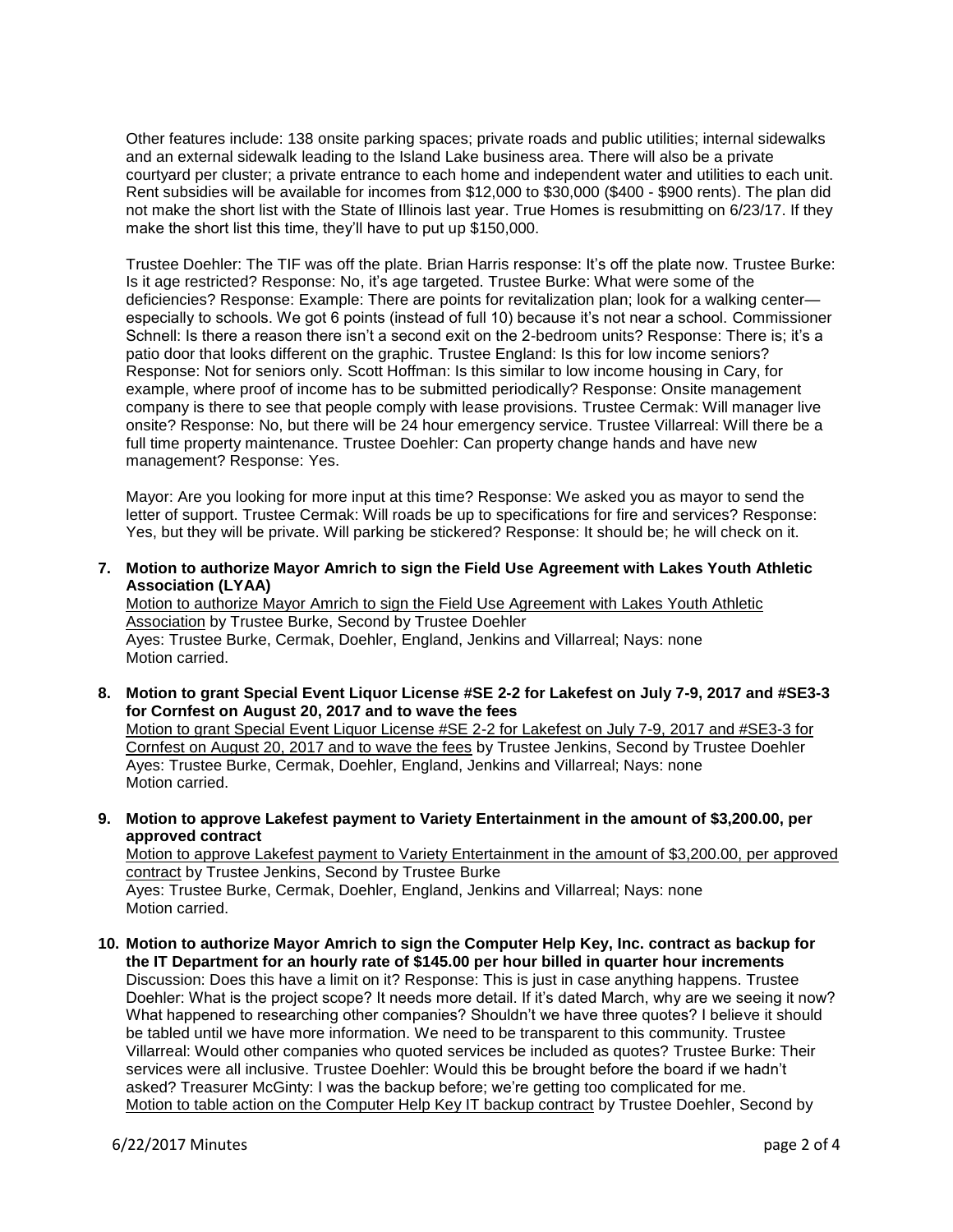Trustee Burke Ayes: Trustee Burke, Cermak, Doehler, England, Jenkins and Villarreal; Nays: none Motion carried.

**11. Motion to renew the Beazley Insurance Services policy for Cyber insurance effective 7/1/2017 to 7/1/2018 in the amount of \$3538.00**

Discussion: This is to protect residents. Motion to renew the Beazley Insurance Services policy for Cyber insurance effective 7/1/2017 to 7/1/2018 by Trustee Cermak, Second by Trustee Doehler Ayes: Trustee Burke, Cermak, Doehler, England, Jenkins and Villarreal; Nays: none Motion carried

- **12. Mayor Comments** included: Pulled out the study of the Master Water Plan; will route it to the trustees. Shows where we are and what the engineer recommended. There are 35 sites left for buildout of Walnut Glen. KLM Builders will meet with him next week. They have purchased remaining lots.
- **13. Trustee Comments** included: Trustee Cermak: He and Trustee England met with representatives of the property at 176 and River Road (currently unincorporated); they would like to come to the next meeting to present. Met with representative about the 176 and Darrell property (former Filipo) for commercial development on 4 acres. Trustee Burke: The IT issue is bad for the Village; we are spending \$40,000 to \$50,000 more a year. If George gets sick for a week, we don't have a backup. Question for Ed: We used the company for backup last year but didn't have a contract. Trustee Villarreal: What is going on with the budget? I was absent for the last meeting and thought we were finished. Mayor: We need to move ahead; a budget is just a guideline. I'd like to put it on the Agenda to approve it. Trustee Burke: Doesn't the committee have to approve it and bring it to the board? Trustee Jenkins: What about aerators? Lake Management Chair Ken Wick: I am asking to have it put in—at least for Circle Lagoon—to do the work in April if the money is there. Trustee Villarreal: If that was pulled out, where did the money go? Trustee Jenkins: To the Police Department budget; we are down five officers and it cost money to send them to academy and train them. Mayor: The budget will be on the Agenda next meeting. Trustee Burke: We had a \$3,700 cushion in it. Trustee England: We talked about putting a couple air conditioning units in the gym. We have lost at least one day of classes for the heat and can't afford to lose more. The cost is minimal cost: about \$700 each; Brian will take care of electric (we have sufficient). We can possibly put in a couple more if needed. Trustee Villarreal: Was it discussed with George to take on more responsibility for other tasks like the website to reduce costs? Treasurer McGinty: Yes. Trustee Jenkins: I sent samples to Ed and George.

Trustee Jenkins submitted her resignation and thanked the mayor and staff. Trustee Doehler: Reminder of the 4th of July parade and picnic. Parade at 10:00 and picnic at 11:00; Lakefest July 7-9 and Concert in the Park on the following Friday.

Staff Comments: Ken Wick: I know the lake has a lot of algae. We got the permit for the Hyde's Lakeview Park seawall. We still have an open permit for a seawall. Trustee Doehler: Ken has done a lot of volunteer work with the Army Corps. Building Commissioner Schnell: The Building Department has been busy with permits. Chief Sciarrone: There were 28 candidates for oral interviews this evening. Next academy is in September 2017. Polygraphs and background checks for candidates are next. Treasurer McGinty: Working on the Appropriation Ordinance for next month; will talk to George Muligano to get two more quotes. Trustee Burke can get more quotes; suggested putting an end—one year—on contract. Trustee Villarreal: There are basic fees—onsite evaluations that will cost money regularly. We need an out if we're dissatisfied with the service. Trustee Doehler: What is the scope of work in George's absence? Ed: They'll respond if we call. Security patches are updating continually. We need someone who will know our system and can back up if something happens to George. Trustee Doehler: Saw Representative David McSweeney at an event; he assured her that the State would be taking only 5% when the budget is passed. Ed: Will send Sandy the Illinois Municipal League information.